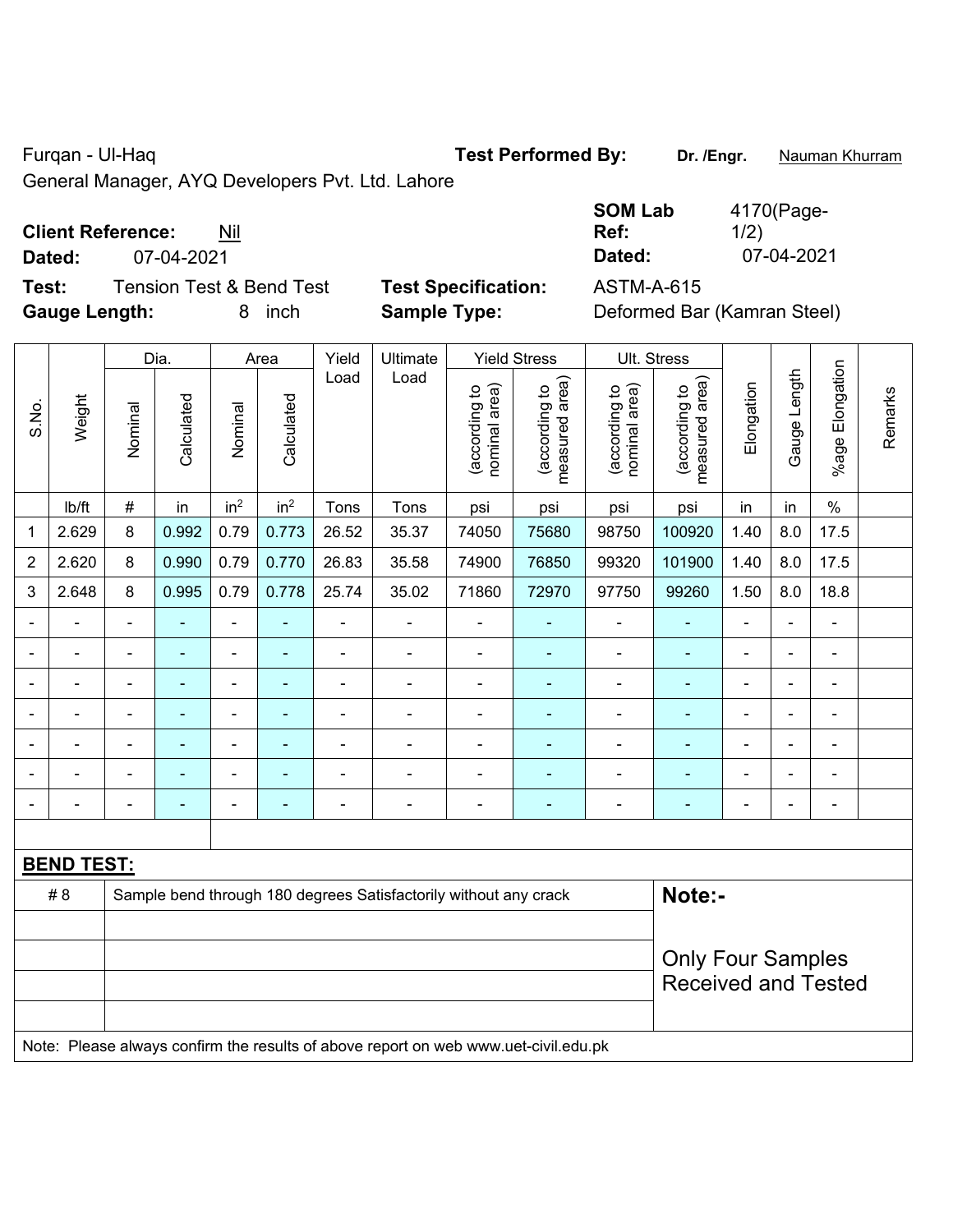Furqan - Ul-Haq **Test Performed By:** Dr. /Engr. **Nauman Khurram** 

General Manager, AYQ Developers Pvt. Ltd. Lahore

## **Client Reference:** Nil

**Dated:** 07-04-2021 **Dated:** 07-04-2021

**Test:** Tension Test & Bend Test **Test Specification:** ASTM-A-615 **Gauge Length:** 8 inch **Sample Type:** Deformed Bar (AF Steel)

| <b>SOM Lab</b> | 4170(Page- |
|----------------|------------|
| Ref:           | 1/2)       |
| Dated:         | 07-04-2021 |

|                |                                                                                     |                          | Dia.           |                          | Area                     | Yield          | Ultimate                                                         |                                | <b>Yield Stress</b>             |                                | Ult. Stress                     |                |                |                          |         |
|----------------|-------------------------------------------------------------------------------------|--------------------------|----------------|--------------------------|--------------------------|----------------|------------------------------------------------------------------|--------------------------------|---------------------------------|--------------------------------|---------------------------------|----------------|----------------|--------------------------|---------|
| S.No.          | Weight                                                                              | Nominal                  | Calculated     | Nominal                  | Calculated               | Load           | Load                                                             | nominal area)<br>(according to | (according to<br>measured area) | (according to<br>nominal area) | (according to<br>measured area) | Elongation     | Gauge Length   | Elongation<br>$%$ age I  | Remarks |
|                | Ib/ft                                                                               | $\#$                     | in             | in <sup>2</sup>          | in <sup>2</sup>          | Tons           | Tons                                                             | psi                            | psi                             | psi                            | psi                             | in             | in             | $\%$                     |         |
| 1              | 1.494                                                                               | 6                        | 0.748          | 0.44                     | 0.439                    | 14.65          | 21.12                                                            | 73430                          | 73590                           | 105870                         | 106110                          | 1.20           | 8.0            | 15.0                     |         |
| $\overline{2}$ | 1.491                                                                               | 6                        | 0.747          | 0.44                     | 0.438                    | 13.91          | 20.29                                                            | 69750                          | 70070                           | 101680                         | 102140                          | 1.10           | 8.0            | 13.8                     |         |
| 3              | 1.484                                                                               | 6                        | 0.745          | 0.44                     | 0.436                    | 12.69          | 18.09                                                            | 63620                          | 64200                           | 90690                          | 91530                           | 1.00           | 8.0            | 12.5                     |         |
|                |                                                                                     | $\blacksquare$           |                | $\blacksquare$           |                          | $\blacksquare$ | $\blacksquare$                                                   | $\blacksquare$                 | ۰                               | $\blacksquare$                 | ÷                               | $\blacksquare$ |                | ä,                       |         |
| $\blacksquare$ |                                                                                     | $\blacksquare$           | $\blacksquare$ | $\blacksquare$           | $\blacksquare$           |                | $\blacksquare$                                                   | $\overline{\phantom{a}}$       | $\blacksquare$                  | $\blacksquare$                 | ÷                               | $\blacksquare$ | $\blacksquare$ | $\overline{\phantom{a}}$ |         |
|                |                                                                                     | $\blacksquare$           | $\blacksquare$ | $\overline{\phantom{a}}$ | $\blacksquare$           | $\blacksquare$ | $\blacksquare$                                                   | $\blacksquare$                 | ٠                               | $\blacksquare$                 | ÷                               | $\blacksquare$ | $\blacksquare$ | $\blacksquare$           |         |
|                |                                                                                     | $\blacksquare$           | $\blacksquare$ | $\blacksquare$           | $\blacksquare$           | ÷              | $\blacksquare$                                                   | ä,                             | ÷                               | $\blacksquare$                 | ÷                               | $\blacksquare$ | $\blacksquare$ | ä,                       |         |
|                |                                                                                     | $\blacksquare$           |                | $\blacksquare$           |                          |                |                                                                  |                                | ۰                               |                                |                                 |                |                | ä,                       |         |
|                |                                                                                     |                          |                |                          |                          |                |                                                                  |                                |                                 |                                |                                 |                |                |                          |         |
|                |                                                                                     | $\blacksquare$           | $\blacksquare$ | $\blacksquare$           | $\overline{\phantom{a}}$ |                | $\overline{\phantom{0}}$                                         | $\overline{a}$                 | $\overline{\phantom{0}}$        | $\blacksquare$                 | ۰                               | $\blacksquare$ | $\blacksquare$ |                          |         |
|                |                                                                                     |                          |                |                          |                          |                |                                                                  |                                |                                 |                                |                                 |                |                |                          |         |
|                | <b>BEND TEST:</b>                                                                   |                          |                |                          |                          |                |                                                                  |                                |                                 |                                |                                 |                |                |                          |         |
|                | #6                                                                                  |                          |                |                          |                          |                | Sample bend through 180 degrees Satisfactorily without any crack |                                |                                 |                                | Note:-                          |                |                |                          |         |
|                |                                                                                     |                          |                |                          |                          |                |                                                                  |                                |                                 |                                |                                 |                |                |                          |         |
|                |                                                                                     | <b>Only Four Samples</b> |                |                          |                          |                |                                                                  |                                |                                 |                                |                                 |                |                |                          |         |
|                |                                                                                     |                          |                |                          |                          |                |                                                                  |                                |                                 | <b>Received and Tested</b>     |                                 |                |                |                          |         |
|                |                                                                                     |                          |                |                          |                          |                |                                                                  |                                |                                 |                                |                                 |                |                |                          |         |
|                | Note: Please always confirm the results of above report on web www.uet-civil.edu.pk |                          |                |                          |                          |                |                                                                  |                                |                                 |                                |                                 |                |                |                          |         |